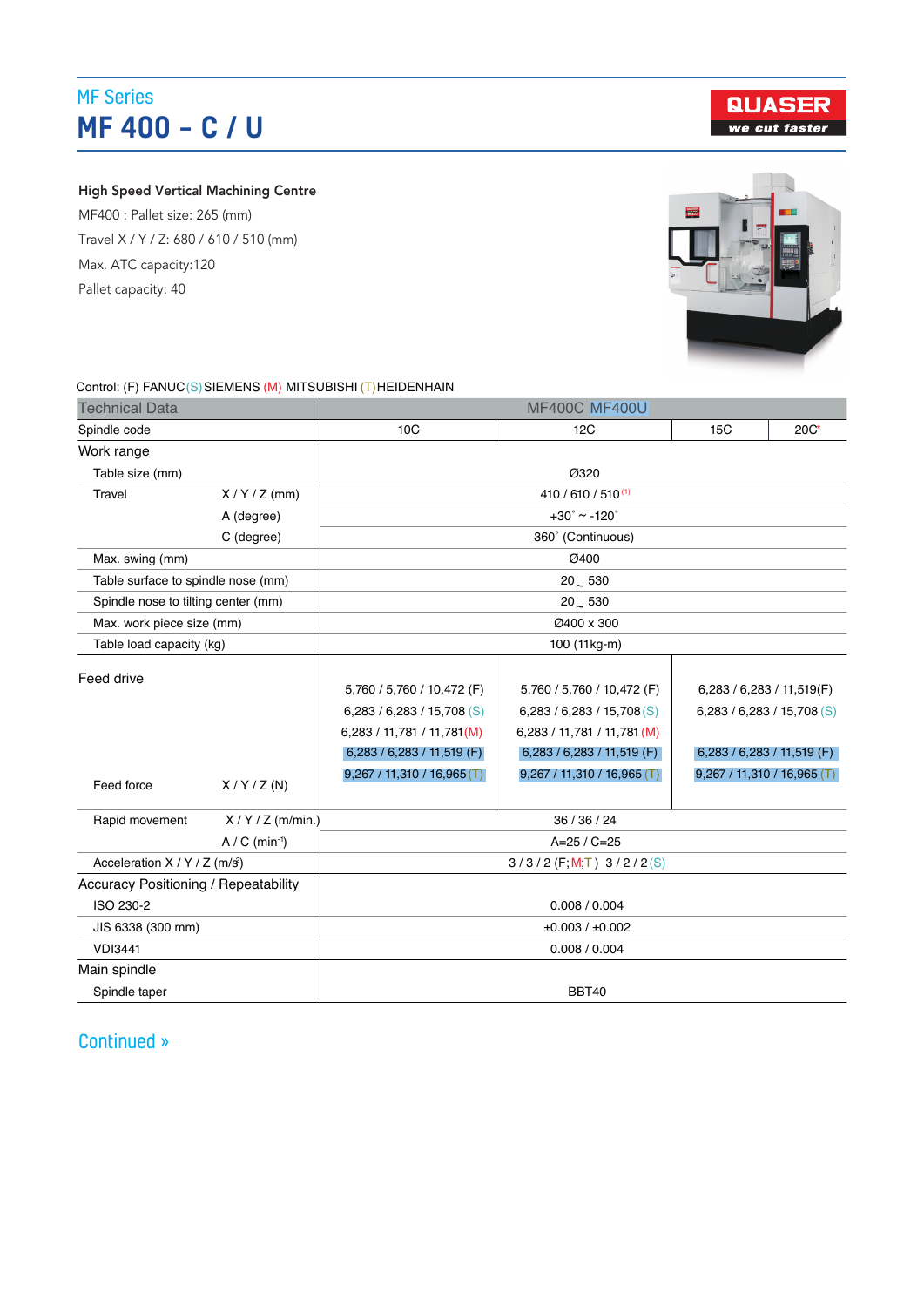#### **A** *MF* Series *C*<sub>25</sub> *C*<sub>25</sub> *C*<sub>25</sub> *C*<sub>25</sub> *C*=25 *C*=25 *C*=25 *C*=25 *C*=25 *C*=25 *C*=25 *C*=25 *C*=25 *C*=25 *C*=25 *C*=25 *C*=25 *C*=25 *C*=25 *C*=25 *C*=25 *C*=25 *C*=25 *C*=25 *C*=25 *C*=25 *C*=25 *C*=25 *C*=25  $\overline{P}$   $\overline{A}$   $\overline{Q}$   $\overline{Q}$   $\overline{Q}$   $\overline{Q}$   $\overline{Q}$   $\overline{Q}$   $\overline{Q}$   $\overline{Q}$   $\overline{Q}$   $\overline{Q}$   $\overline{Q}$   $\overline{Q}$   $\overline{Q}$   $\overline{Q}$   $\overline{Q}$   $\overline{Q}$   $\overline{Q}$   $\overline{Q}$   $\overline{Q}$   $\overline{Q}$   $\overline{Q}$   $\overline{Q}$   $\overline{$ ) 3  $\sim$  7  $\sim$  7  $\sim$  7  $\sim$  7  $\sim$  7  $\sim$  7  $\sim$  7  $\sim$  7  $\sim$  7  $\sim$  7  $\sim$  7  $\sim$  7  $\sim$  7  $\sim$ MF 400 – C / U



Control: (F) FANUC(S)SIEMENS (M) MITSUBISHI (T)HEIDENHAIN

Rapid movement X / Y / Z (m/min.) 36 / 36 / 24

| <b>Technical Data</b>         |            | <b>MF400C MF400U</b>                                     |                            |                                    |                |  |  |  |
|-------------------------------|------------|----------------------------------------------------------|----------------------------|------------------------------------|----------------|--|--|--|
| Spindle code                  |            | 10 <sub>C</sub>                                          | 12C<br>15C                 |                                    |                |  |  |  |
| Tool changer                  |            |                                                          |                            |                                    |                |  |  |  |
| <b>Tool selection</b>         |            | Random                                                   |                            |                                    |                |  |  |  |
| Magazine positions            |            | 30 (std.) 48 / 60 / 120 (opt.)                           |                            |                                    |                |  |  |  |
| Max. tool diameter (mm)       |            | 76.2                                                     |                            |                                    |                |  |  |  |
| w/o adjacent tool (mm)        |            | 125                                                      |                            |                                    |                |  |  |  |
| Max. tool length (mm)         |            |                                                          | 280                        |                                    |                |  |  |  |
| Max. tool weight (kg)         |            | 7                                                        |                            |                                    |                |  |  |  |
| CTC time - ISO 10791-9 (sec.) |            | 5(F, M, T) 5.2(S)                                        |                            |                                    |                |  |  |  |
| Coolant system                |            |                                                          |                            |                                    |                |  |  |  |
| Coolant tank capacity (Liter) |            | 300                                                      |                            |                                    |                |  |  |  |
| Pump capacity (3)             |            |                                                          |                            |                                    |                |  |  |  |
| - Nozzle coolant              |            | 75L / min., 3 bar                                        |                            |                                    |                |  |  |  |
| - Wash down                   |            | 75L / min., 3 bar                                        |                            |                                    |                |  |  |  |
| Machine size                  |            |                                                          |                            |                                    |                |  |  |  |
| Height (mm)                   |            | 3,070<br>3,140                                           |                            |                                    |                |  |  |  |
| Floor space W x D (mm)        | 30 / 48ATC | 2,020 x 2,820                                            |                            |                                    |                |  |  |  |
|                               | 60ATC      | 2,020 x 3,160                                            |                            |                                    |                |  |  |  |
| Weight (kg)                   |            | 7,300 (30ATC) 7,600 (48ATC) 7,800 (60ATC) 8,800 (120ATC) |                            |                                    |                |  |  |  |
| Connections                   |            |                                                          |                            |                                    |                |  |  |  |
| Main power                    |            | 220V / 60Hz or 400V / 50Hz                               |                            |                                    |                |  |  |  |
| Power consumption (KVA)       |            | 24 (F) 21 (S, M)<br>28 (F,T)                             | 24 (F) 21 (S,M)<br>28(F,T) | 32.5 (F) $31(S)$<br>34 (F) $32(T)$ | 31(F)<br>32(F) |  |  |  |

Note: <sup>(1)</sup>Option 120 ATC Z axis travel 550<sup>(2)</sup>Option 120 ATC Z axis travel 620<sup>(3)</sup>At 60Hz.\* Only for FANUC control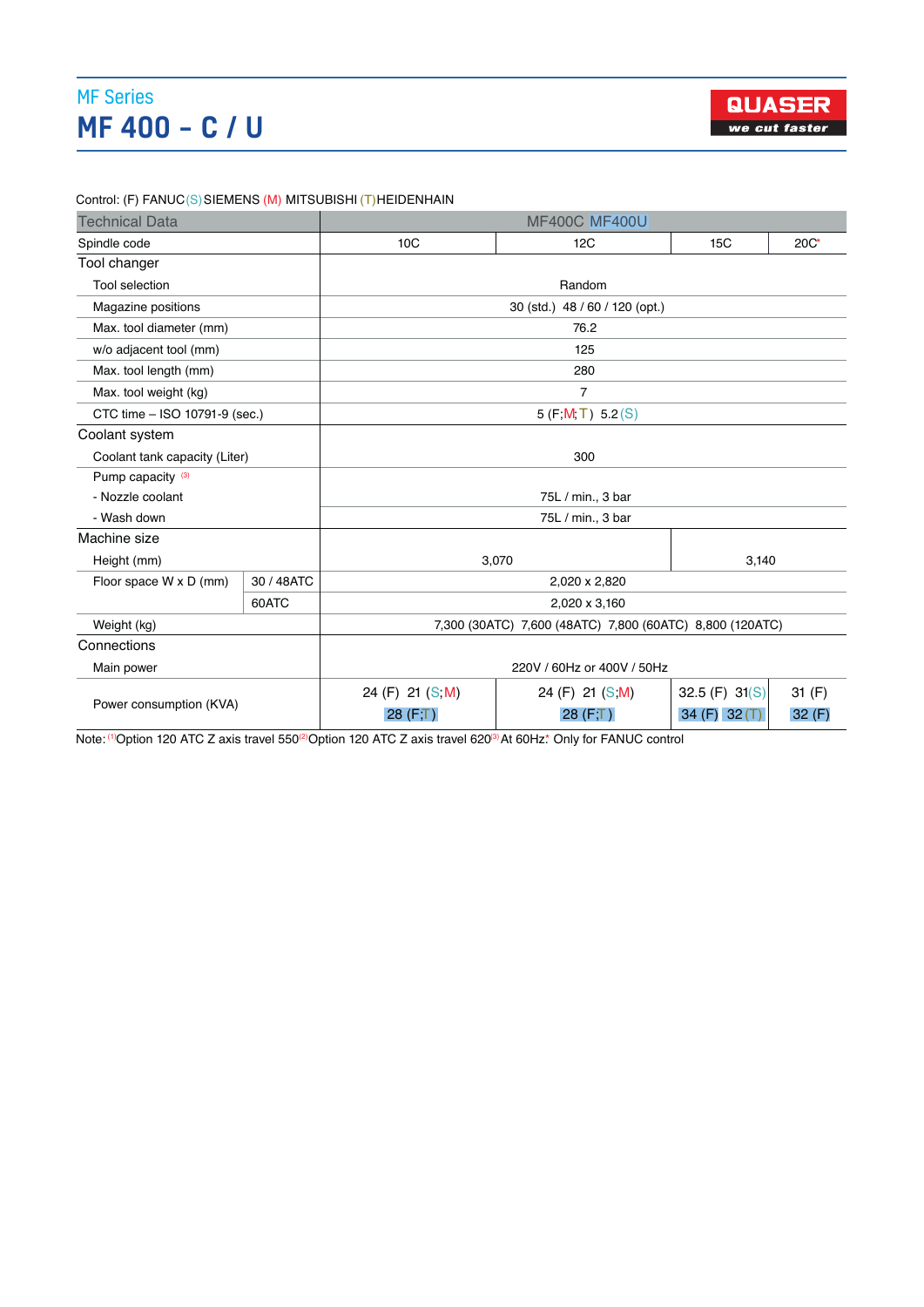## MF Series **MF 400 / MF 500 / MF630 OPTIONS & ACCESSORIES**



#### $\bullet$  Standard  $O =$  Option  $X = N/A$

| <b>Standard / Option accessories</b>                        | <b>MF400C /MF400U</b> |                       | <b>MF500C /MF500U</b> |                       |                       | <b>MF630C /MF630U</b> |                       |                         |                       |                                  |                       |                         |
|-------------------------------------------------------------|-----------------------|-----------------------|-----------------------|-----------------------|-----------------------|-----------------------|-----------------------|-------------------------|-----------------------|----------------------------------|-----------------------|-------------------------|
| Spindle code                                                | 10C                   | 12C                   | 15 <sub>C</sub>       | 20 <sub>C</sub>       | 10C                   | 12C                   | <b>15C</b>            | 20 <sub>C</sub>         | 10C                   | 12C                              | <b>15C</b>            | 20 <sub>C</sub>         |
| SIEMENS 828D (5 Faces)<br>O/X                               |                       | O/X                   | O/X                   | $\times$              | O/X                   | $\overline{O/x}$      | $\overline{O/x}$      | $\overline{\mathsf{x}}$ | O/X                   | O/X                              | O/X                   | $\overline{\mathsf{x}}$ |
| QUASER mill i (5 Faces)                                     |                       | O/X                   | $O/X$ $O/X$           | O/X                   | O/X                   |                       | $O/X$ $O/X$           | O/X                     | O/X                   |                                  | $O/X$ $O/X$           | O/X                     |
| MITSUBISHI M830 (5 Faces)                                   | O/X                   | O/X                   | $\times$              | $\pmb{\times}$        |                       | $O/X$ $O/X$           | $\times$              | $\times$                |                       | $O/X$ $O/X$                      | $\pmb{\times}$        | $\times$                |
| FANUC 31iB5 $(5 \text{ Axes})^{(1)}$                        | $\circ$<br>$\times$ / |                       | $x/O$ $x/O$           | x/0                   | x/O                   |                       | $x/0$ $x/0$           | x/O                     | x/O                   |                                  | $x/O$ $x/O$           | x/0                     |
| SIEMENS 840D (5 Axes)                                       | $\circ$<br>$\times$ / | $x/O$ $x/O$           |                       | $\boldsymbol{\times}$ | x/O                   | $x/O$ $x/O$           |                       | $\times$                | x/O                   | $x/0$ $x/0$                      |                       | $\pmb{\times}$          |
| <b>HEIDENHAIN TNC640 (5 Axes)</b>                           | x/O                   |                       | $x/0$ $x/0$           | $\pmb{\times}$        | x/O                   | $x/O$ $x/O$           |                       | $\times$                | x/O                   | x/O                              | x/O                   | $\times$                |
| ECO chiller                                                 | $\bullet$             | $\times$              | $\times$              | $\times$              | $\bullet$             | $\times$              | $\times$              | $\times$                | $\bullet$             | $\times$                         | $\times$              | $\times$                |
| Spindle oil chiller                                         | $\circ$               | $\bullet$             | $\bullet$             | $\bullet$             | $\circ$               | $\bullet$             | $\bullet$             | $\bullet$               | O                     | $\bullet$                        | $\bullet$             | $\bullet$               |
| 10,000 min SC-4.1 coupling spindle                          | $\bullet$ / $\bullet$ | $\times$              | $\times$              | $\times$              | $\bullet$ / $\bullet$ | $\times$              | $\times$              | $\times$                | $\bullet$ / $\bullet$ | $\times$                         | $\times$              | $\times$                |
| 12,000 min SC-4.1 coupling spindle                          | $\times$              | $\bullet$ / $\bullet$ | $\times$              | $\times$              | $\times$              | $\bullet$ / $\bullet$ | $\times$              | $\times$                | $\times$              | $\overline{\bullet}$ / $\bullet$ | $\pmb{\times}$        | $\times$                |
| 15,000 min GC-4.0R <sup>2</sup> or MC-4.1R coupling spindle | $\times$              | $\times$              | $\bullet$ / $\bullet$ | $\times$              | $\times$              | $\times$              | $\bullet$ / $\bullet$ | $\times$                | $\times$              | $\times$                         | $\bullet$ / $\bullet$ | $\overline{\mathsf{x}}$ |
| 20,000 min MC-4.0R coupling spindle                         | $\times$              | $\times$              | $\times$              | $\bullet$ / $\bullet$ | $\times$              | $\times$              | $\times$              | $\bullet$ / $\bullet$   | $\times$              | $\times$                         | $\times$              | $\bullet$ / $\bullet$   |
| 30 position tool magazine                                   | $\bullet$             | $\bullet$             | $\bullet$             | $\bullet$             | $\bullet$             | $\bullet$             | $\bullet$             | $\bullet$               | $\bullet$             | $\bullet$                        | $\bullet$             | $\bullet$               |
| 48 / 60 / 120 position tool magazine                        | $\circ$               | $\circ$               | $\circ$               | $\circ$               | $\circ$               | $\circ$               | $\circ$               | O                       | O                     | $\circ$                          | $\circ$               | $\circ$                 |
| Pull stud for BT tooling system                             | $\circ$               | $\circ$               | $\circ$               | $\circ$               | $\circ$               | $\circ$               | $\circ$               | $\circ$                 | $\circ$               | $\circ$                          | $\circ$               | $\circ$                 |
| Balance tooling for spindle warm up                         | $\circ$               | $\circ$               | $\bullet$             | $\bullet$             | $\circ$               | $\circ$               | $\bullet$             | $\bullet$               | $\circ$               | $\circ$                          | $\bullet$             | $\bullet$               |
| ATC auto door                                               | $\circ$               | $\circ$               | $\circ$               | $\circ$               | $\circ$               | $\circ$               | $\circ$               | $\circ$                 | $\circ$               | $\circ$                          | $\circ$               | $\circ$                 |
| Work probe & position compensation                          | $\circ$               | $\circ$               | $\circ$               | $\circ$               | $\circ$               | $\circ$               | $\circ$               | $\circ$                 | $\circ$               | $\circ$                          | $\circ$               | $\circ$                 |
| Tool length / breakage measurement (Laser)                  | $\circ$               | $\circ$               | $\circ$               | $\circ$               | $\circ$               | $\circ$               | $\circ$               | $\circ$                 | $\circ$               | $\circ$                          | O                     | $\circ$                 |
| X / Y / Z linear scale & C rotary encoder                   |                       | $\circ$               | $\circ$               | $\circ$               | $\circ$               | $\circ$               | $\circ$               | $\circ$                 | $\circ$               | $\circ$                          | $\circ$               | $\circ$                 |
| Rotary encoder on A axes                                    |                       | $\circ$               | $\circ$               | $\circ$               | $\circ$               | $\circ$               | $\circ$               | $\circ$                 | $\circ$               | $\circ$                          | $\circ$               | $\circ$                 |
| <b>Transformer</b>                                          |                       | $\circ$               | $\circ$               | $\circ$               | $\circ$               | $\circ$               | $\circ$               | $\circ$                 | $\circ$               | $\circ$                          | $\circ$               | $\circ$                 |
| Coolant system                                              | $\bullet$             | $\bullet$             | $\bullet$             | $\bullet$             | $\bullet$             | $\bullet$             | $\bullet$             | $\bullet$               | $\bullet$             | $\bullet$                        | $\bullet$             | $\bullet$               |
| Coolant through spindle<br>F                                | $\times$              | $\circ$               | $\circ$               | $\circ$               | $\times$              | $\circ$               | $\circ$               | O                       | $\times$              | $\times$                         | O                     | $\circ$                 |
| S                                                           | $\times$              | $\circ$               | $\circ$               | $\times$              | $\times$              | $\circ$               | $\circ$               | $\times$                | $\times$              | $\circ$                          | $\circ$               | $\times$                |
| M                                                           | $\times$              | $\circ$               | $\times$              | $\times$              | $\times$              | $\circ$               | $\times$              | $\times$                | $\times$              | $\circ$                          | $\times$              | $\times$                |
| T                                                           | $\times$              | $\overline{O}$        | $\circ$               | $\times$              | $\times$              | $\circ$               | $\circ$               | $\times$                | $\times$              | $\circ$                          | $\overline{O}$        | $\times$                |
| Coolant wash gun                                            |                       | $\bullet$             | $\bullet$             | $\bullet$             | $\bullet$             | $\bullet$             | $\bullet$             | $\bullet$               | $\bullet$             | $\bullet$                        | $\bullet$             | $\bullet$               |
| Coolant wash down                                           |                       | $\bullet$             | $\bullet$             | $\bullet$             | $\bullet$             | $\bullet$             | $\bullet$             | $\bullet$               | $\bullet$             | $\bullet$                        | $\bullet$             | $\bullet$               |
| External chip conveyor                                      |                       | $\circ$               | $\circ$               | $\circ$               | $\circ$               | $\circ$               | $\circ$               | O                       | $\circ$               | O                                | $\circ$               | $\circ$                 |
| Internal chip augers                                        |                       | $\bullet$             | ●                     | ●                     | ●                     | ●                     | $\bullet$             | ●                       | $\bullet$             | ●                                | $\bullet$             | $\bullet$               |
| Cutter air blast                                            |                       | $\bullet$             | $\bullet$             |                       | $\bullet$             | $\bullet$             | $\bullet$             | $\bullet$               | $\bullet$             | $\bullet$                        | $\bullet$             |                         |
| Oil-mist collector                                          |                       | $\circ$               | $\circ$               | $\circ$               | $\circ$               | $\circ$               | $\circ$               | $\circ$                 | $\circ$               | $\circ$                          | $\circ$               | $\circ$                 |
| <b>Bag filtration</b>                                       |                       | $\circ$               | $\circ$               | $\circ$               | $\circ$               | $\circ$               | $\circ$               | $\circ$                 | $\circ$               | $\circ$                          | $\circ$               | $\circ$                 |
| Filtration unit                                             |                       | $\circ$               | $\circ$               | $\circ$               | $\circ$               | O                     | $\circ$               | $\circ$                 | O                     | $\circ$                          | $\circ$               | $\circ$                 |
| Documentation <sup>(3)</sup>                                |                       | $\circ$               | $\circ$               | $\circ$               | O                     | $\circ$               | $\circ$               | $\circ$                 | $\circ$               | $\circ$                          | $\circ$               | $\circ$                 |
| Work light                                                  | ●                     | $\bullet$             | ●                     | $\bullet$             | ●                     | $\bullet$             | $\bullet$             | $\bullet$               | ●                     | $\bullet$                        |                       |                         |
| Machine status light                                        | ●                     | $\bullet$             | $\bullet$             | $\bullet$             | $\bullet$             | $\bullet$             | $\bullet$             | $\bullet$               | $\bullet$             | ●                                | $\bullet$             |                         |
| $\blacksquare$ CE                                           | $\circ$               | $\circ$               | $\circ$               | $\circ$               | $\circ$               | $\circ$               | $\circ$               | $\circ$                 | $\circ$               | $\circ$                          | $\circ$               | $\circ$                 |

Note: <sup>(1)</sup> The application process of 5-axis controller is complicated and the lead time is longer than 6 months.<br><sup>(2)</sup> The GC-4 0B expect upgrade as GC-4 1B from O3 2017 shipment (<sup>3)</sup> By CD-BOM version

The GC-4.0R expect upgrade as GC-4.1R from Q3.2017 shipment . (3) By CD-ROM version.

- Machine specification might be different from the catalogue if there is any specification update.

- It is necessary to install cabinet heat exchanger if ambient temperature is higher than 35°C.

- The standard specification for MF series is 10C + ECO

## Pull stud and applicable tools:



BT40 ISO (7388-B) DIN (69872-A)







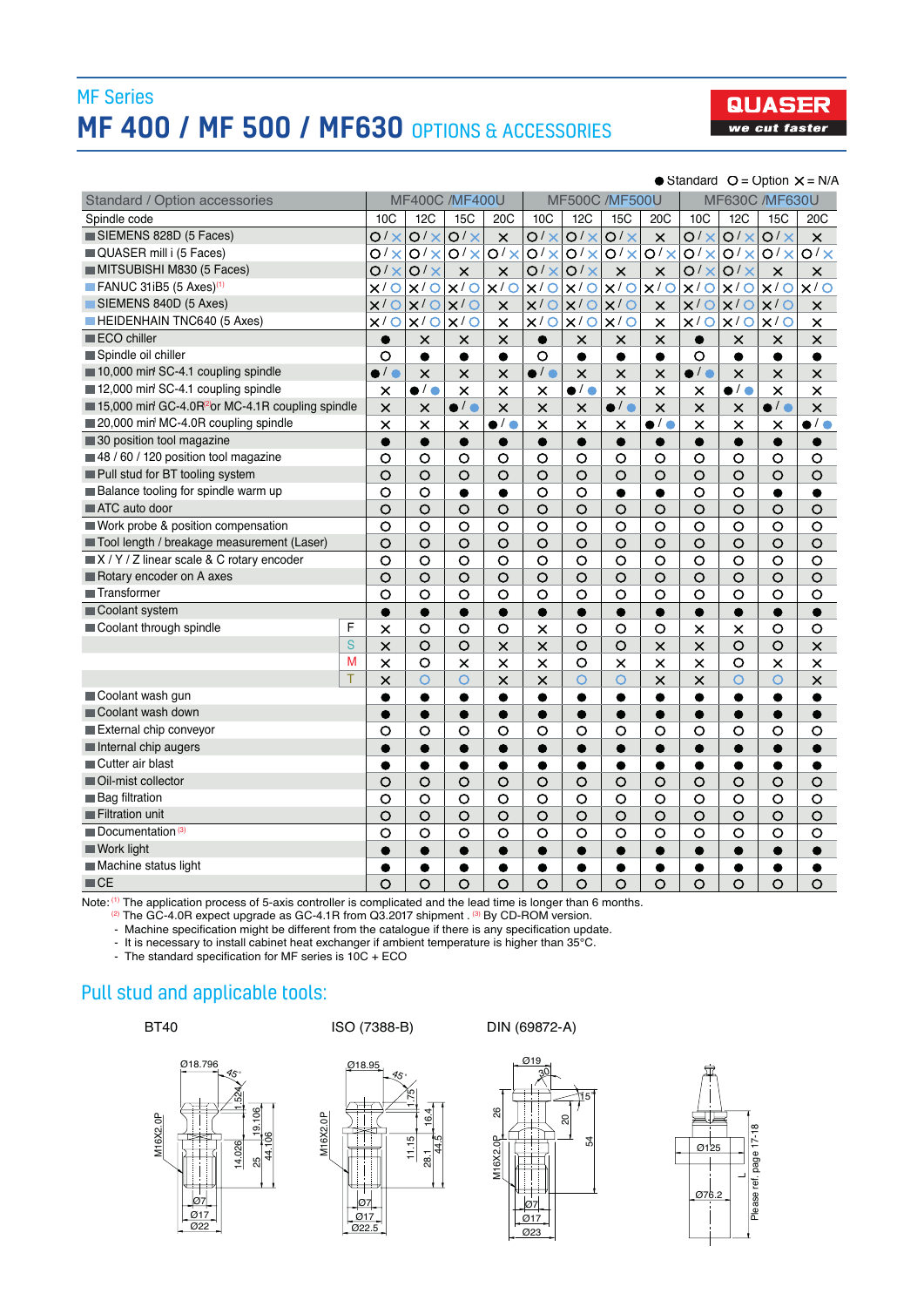# MF Series **MF 400 / MF 500 DIMENSIONS**



## Installation dimensions:

MF400

MF500



| ATC.        |      |     |
|-------------|------|-----|
| $30\sim 60$ | 3140 | 510 |
| 120         | 3180 | 550 |



| ATC          |      |     |
|--------------|------|-----|
| $30 \sim 60$ | 3175 | 610 |
| 120          | 3185 | 620 |